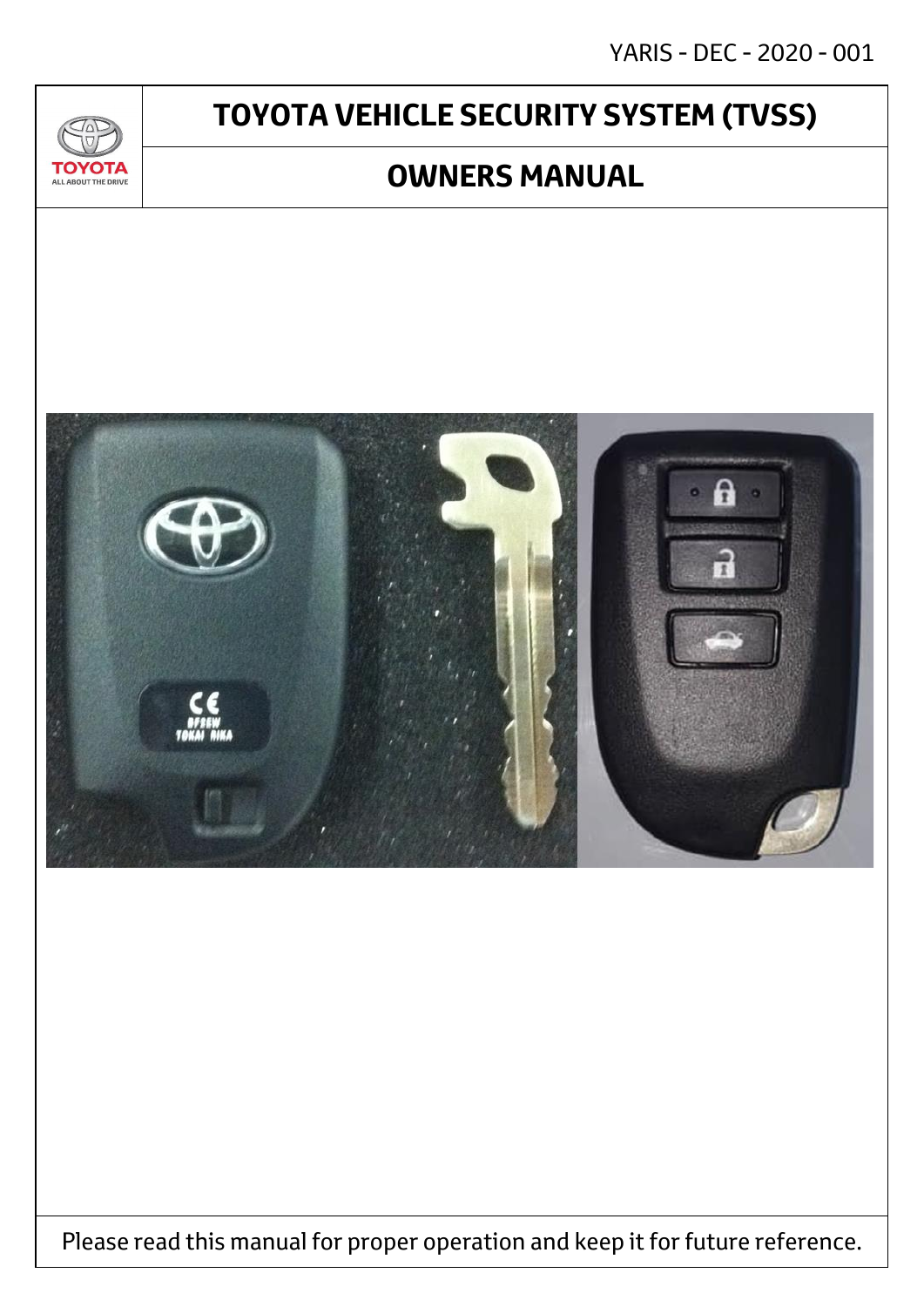

# **TABLE OF CONTENTS**

## **TOYOTA VEHICLE SECURITY SYSTEM (TVSS)**

| <b>Section</b> | <b>Title</b>                                           | Page           |
|----------------|--------------------------------------------------------|----------------|
| 1.0            | <b>Introduction</b>                                    |                |
| 1.1            | <b>Safety Instructions</b>                             | 1              |
| 1.2            | Compliance                                             | 1              |
| 2.0            | <b>User Interface</b>                                  |                |
| 2.1            | <b>Product Overview</b>                                | $\overline{2}$ |
| 3.0            | <b>Operating Toyota Vehicle Security System (TVSS)</b> |                |
| 3.1            | <b>Locking Doors</b>                                   | 3              |
| 3.1.1          | With Advanced Keyless Entry System                     | 3              |
| 3.1.2          | With Electronic Key                                    | 3              |
| 3.2            | <b>Unlocking Doors</b>                                 | $\overline{4}$ |
| 3.2.1          | With Advanced Keyless Entry System                     | 4              |
| 3.2.2          | With Electronic Key                                    | 4              |
| 3.3            | <b>Unlocking Trunks</b>                                | 5              |
| 3.3.1          | With Advanced Keyless Entry System                     | 5              |
| 3.3.2          | <b>With Electronic Key</b>                             | 5              |
| 3.4            | <b>Auto Relock Function</b>                            | 6              |
| 3.5            | <b>Replacing Battery in Transmitter</b>                | 6              |
| 3.6            | <b>Activate Alarm System</b>                           | $\overline{7}$ |
| 3.7            | Deactivate Alarm System                                | 8              |
| 3.8            | <b>Invalidity of Invasion and Tilt Sensor</b>          | 8              |
| 3.9            | <b>History Record</b>                                  | 9              |
| 4.0            | <b>Features</b>                                        |                |
| 4.1            | <b>Protection Features</b>                             | 10             |

Please read this manual for proper operation and keep it for future reference.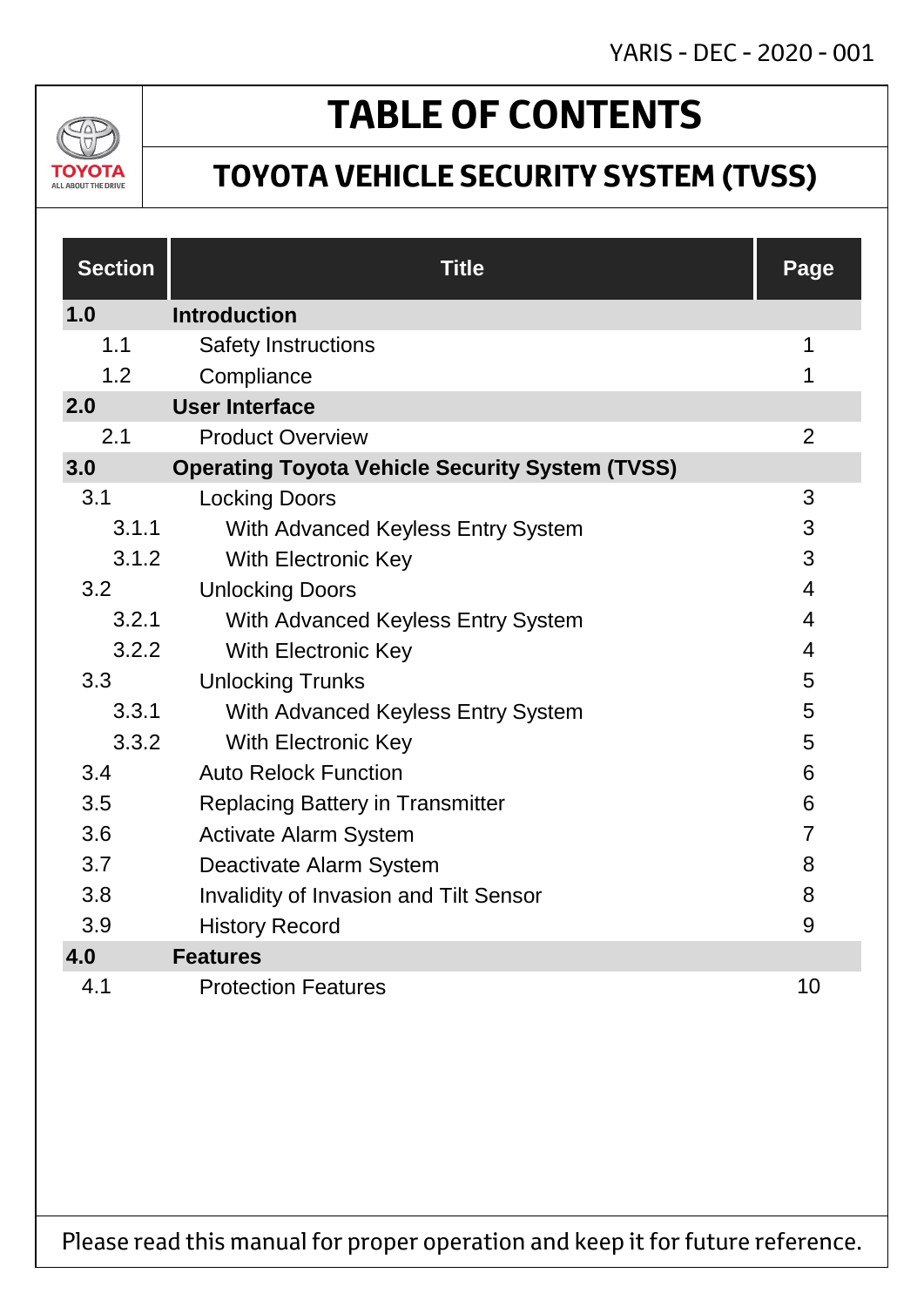# **SECTION 1.0**

## **Statements & Declarations**

#### **Safety Instructions 1.1**

## **Warning**

ALL AROUT THE DRIV

This Toyota Vios / Yaris Vehicle is fitted with Toyota Vehicle Security System (TVSS). However, it is recommended that even with such protection system, it is advisable to take precaution in protecting yourself, your belongings and your car at all times.

## **Cautions**

 $\land$  Never leave your valuables such as handbags, computers and cash in your car

⚠ Never leave your spare keys in your car

 $\wedge$  Always remember to park your car in a brightly light and safety place





● Transmitter unit works approximately within 30m (approximately 98 ft) radius of the vehicle center as indicated in the figure above.

#### **Compliance 1.2**

- ECE 116 Certification
- UK Thatcham Equivalent
- Standards and Industrial Research Institute of Malaysia (SIRIM)

Please read this manual for proper operation and keep it for future reference.  $\vert$  1/10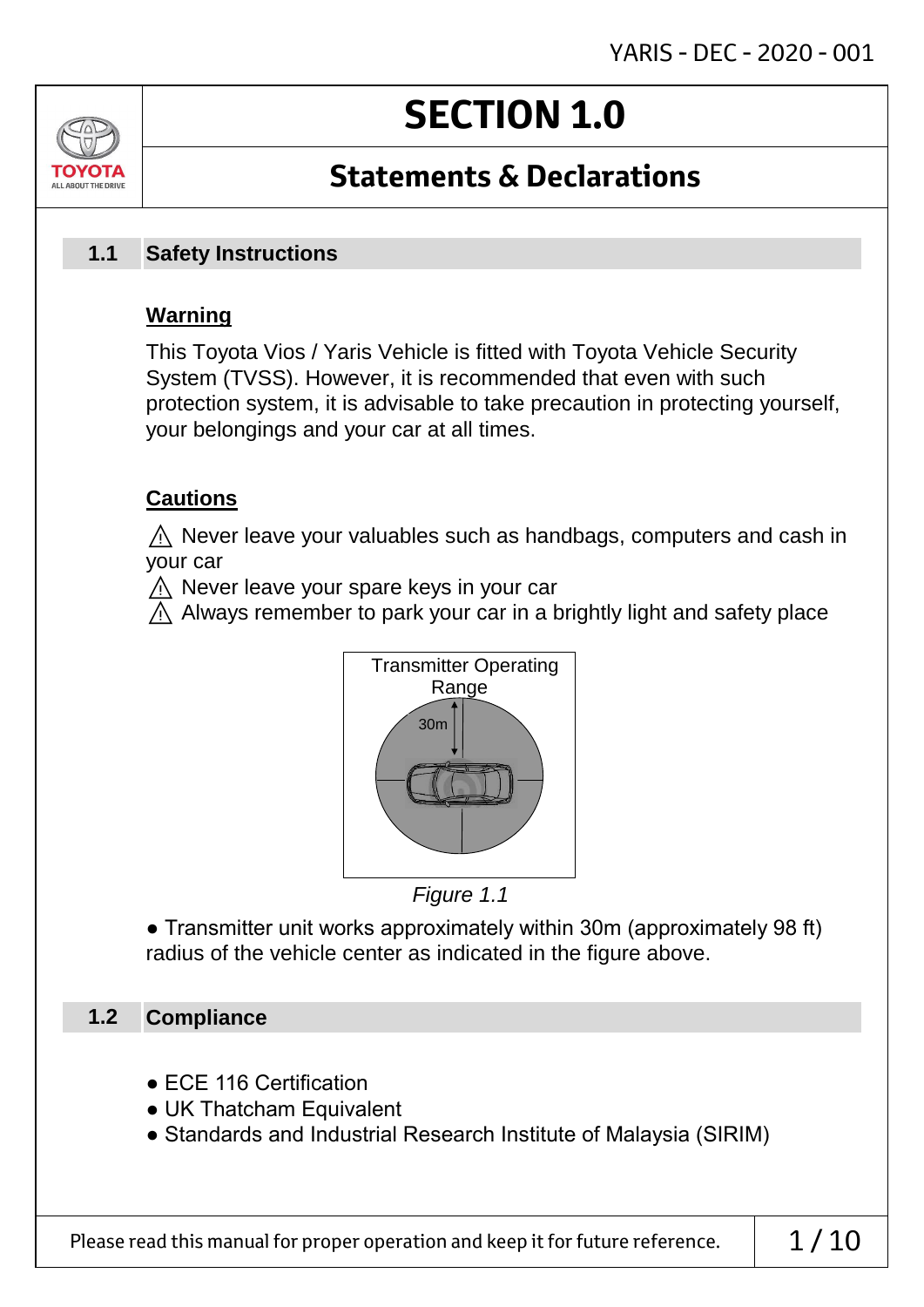# **SECTION 2.0**

## **Getting Started**

#### **Product Overview 2.1**



*Figure 2.1*

**Electronic Key**

•

7δ

TOVOTZ ALL ABOUT THE DRIVE

**Mechanical Key**

### **Lock Button**

• Press to lock all doors, bonnet and trunk.

### **Unlock Button**

• Press to unlock all doors, bonnet and trunk.

### **Unlock Trunk**

• Press and hold approximately 1 second to unlock the trunk.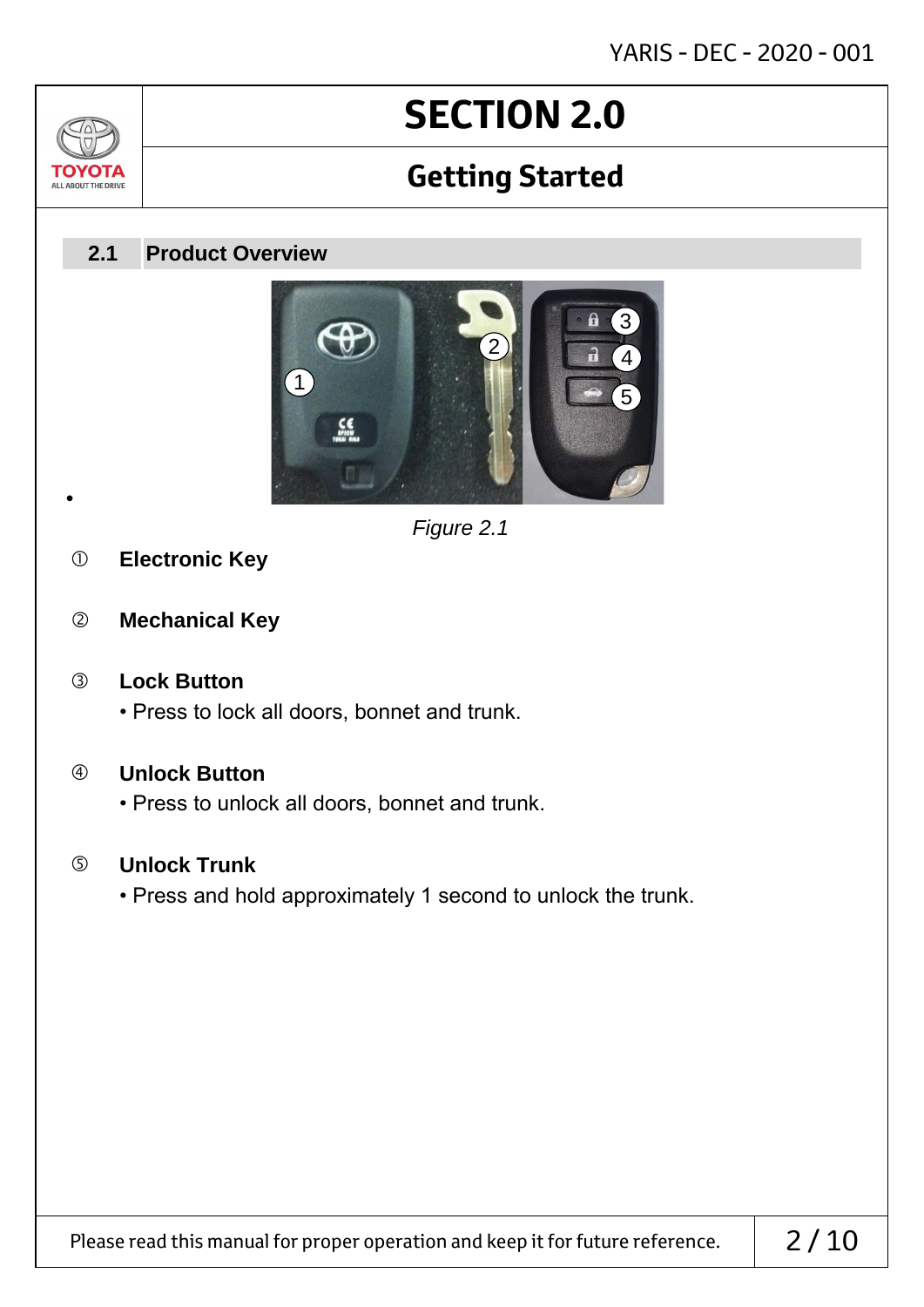# **SECTION 3.0**



## **Operating Toyota Vehicle Security System (TVSS)**

#### **Locking Doors 3.1**

#### **With Advanced Keyless Entry System 3.1.1**



Press switch at door handle

*Figure 3.1.1*

- **Step 1** Bring transmitter at the Transmitter Operating Range
- **Step 2** Press switch at the door handle - All doors turn lock and signal light flash once
- **Note** All doors, bonnet and trunk must close.
	- **With Electronic Key 3.1.2**



*Figure 3.1.2*

- **Step 1** Bring transmitter at the Transmitter Operating Range
- **Step 2** Press lock button - All doors turn lock and signal light flash once
- **Note** All doors, bonnet and trunk must close.

Please read this manual for proper operation and keep it for future reference.  $\vert$  3/10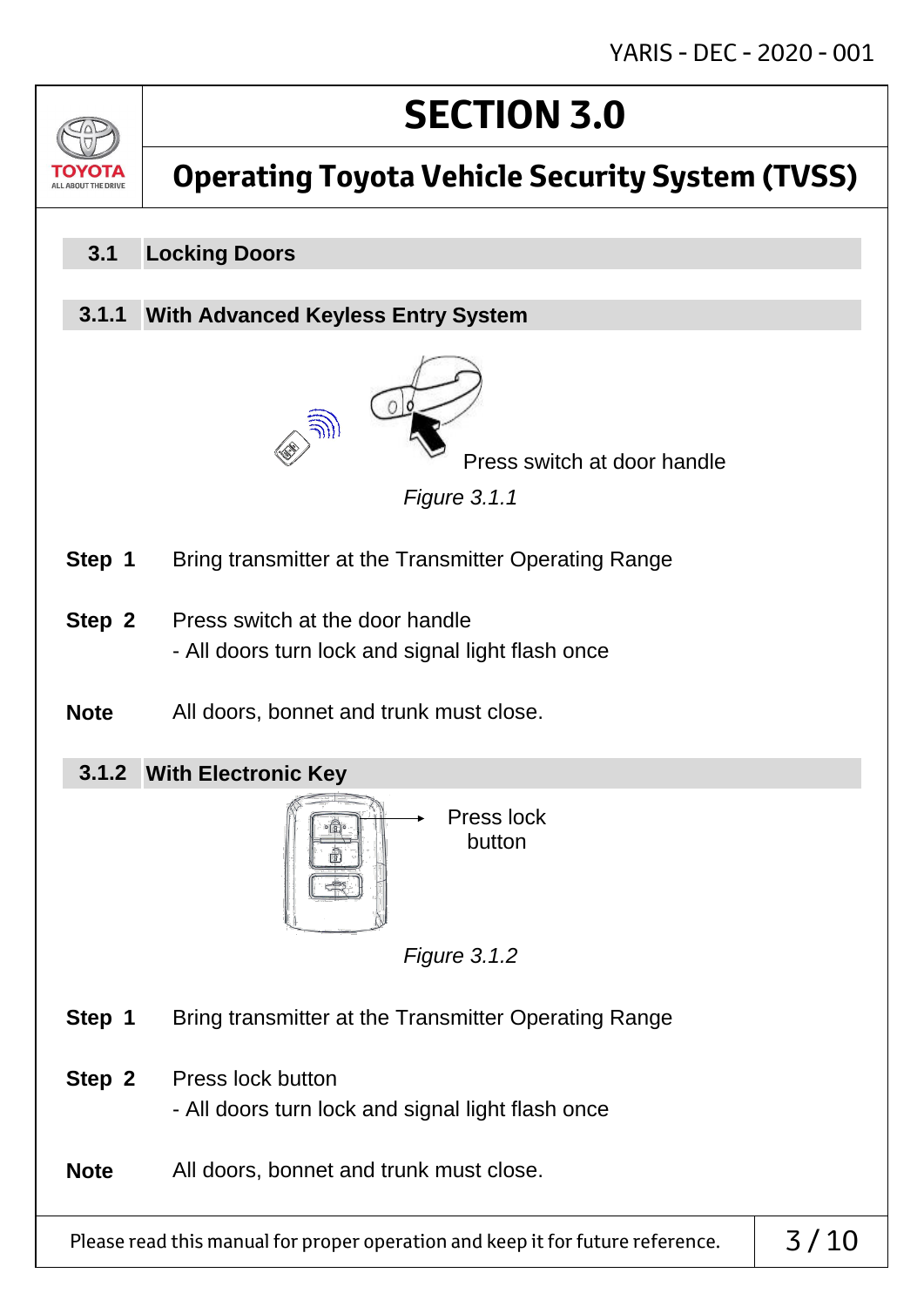# **SECTION 3.0**



## **Operating Toyota Vehicle Security System (TVSS)**

#### **Unlocking Doors 3.2**

#### **With Advanced Keyless Entry System 3.2.1**



Press switch at door handle

*Figure 3.2.1*

- **Step 1** Bring transmitter at the Transmitter Operating Range
- **Step 2** Press switch at the door handle - All doors turn unlock and signal light flash twice

### **With Electronic Key 3.2.2**



*Figure 3.2.2*

- **Step 1** Bring transmitter at the Transmitter Operating Range
- **Step 2** Press unlock button

- All doors turn unlock and signal light flash twice

Please read this manual for proper operation and keep it for future reference.  $\vert 4/10$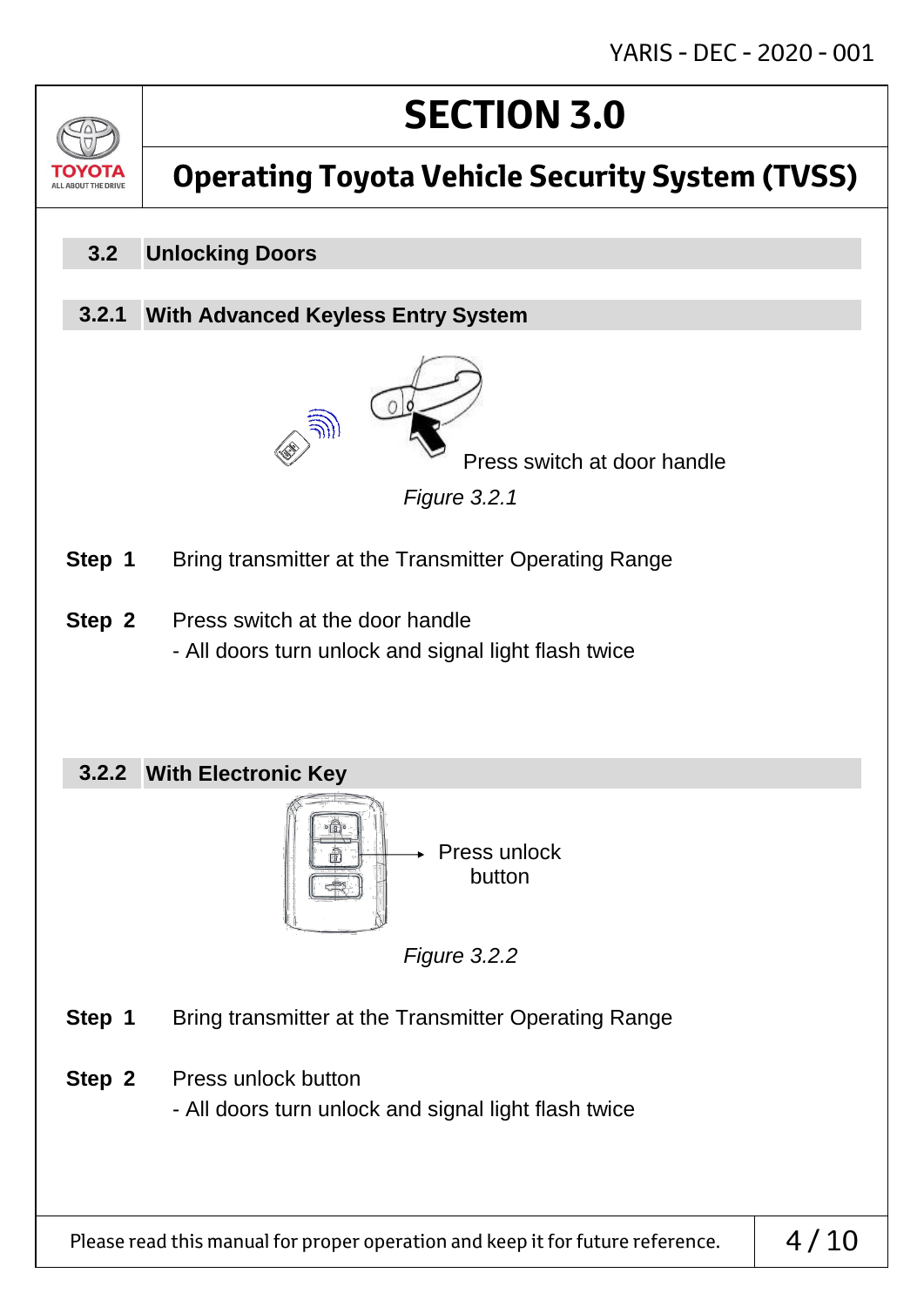

# **Operating Toyota Vehicle Security System (TVSS)**

#### **Unlocking Trunk 3.3**

Note : This function is applicable for Vios only

**With Advanced Keyless Entry System 3.3.1**



Press switch at trunk button.



- **Step 1** Bring transmitter at the Transmitter Operating Range
- **Step 2** Press switch at trunk button. - Trunk release with no signal flash.
- **Note** Only operate when Ignition OFF.

## **With Electronic Key 3.3.2**



*Figure 3.3.1*

*Figure 3.2.2*

**Step 1** Bring transmitter at the Transmitter Operating Range

- **Step 2** Press switch at trunk button.
	- Trunk release with no signal flash.

**Note** Only operate when Ignition OFF.

Please read this manual for proper operation and keep it for future reference.  $\vert$  5/10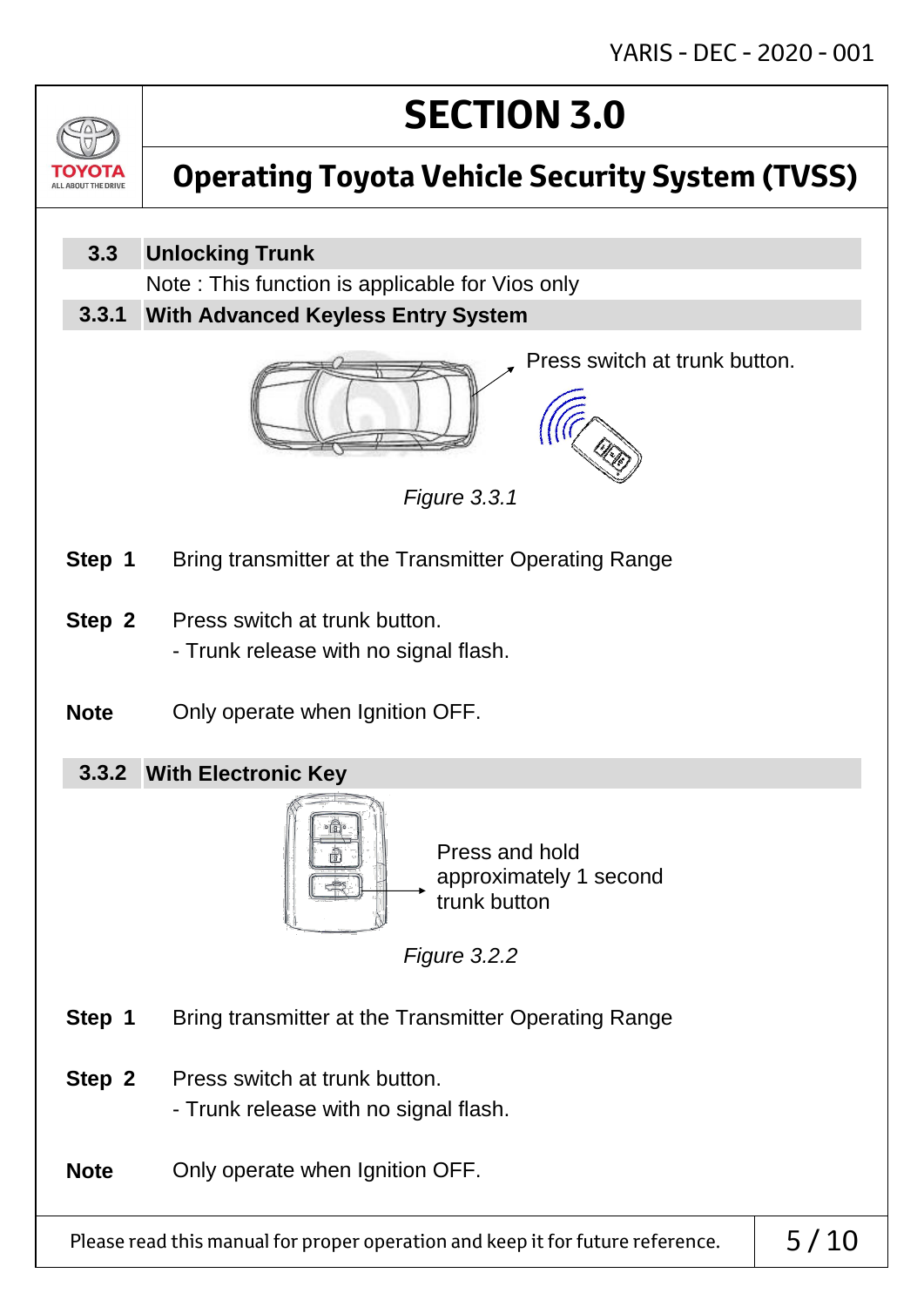

## **Operating Toyota Vehicle Security System (TVSS)**

#### **Auto Relock Function 3.4**

#### **Operation**

- Alarm unset by pressed Unlock button at transmitter.
- Auto relock will not occur when :
- 1) Any door is not fully closed.
- 2) Push Start Button remain ON.

#### **Result**

• All doors turn lock & signal light flash once after 30 secs.

#### **Replacing Battery in Transmitter 3.5**

#### **Operation**

You will need the following items:

- Small flathead screwdriver or coin
- Lithium battery CR2032
- ( Please refer to vehicle owner manual )

#### **Result**

- Batteries can be purchased at Toyota dealer, local electric appliance shop or camera stores.
- Replace only with the same or equivalent type of battery.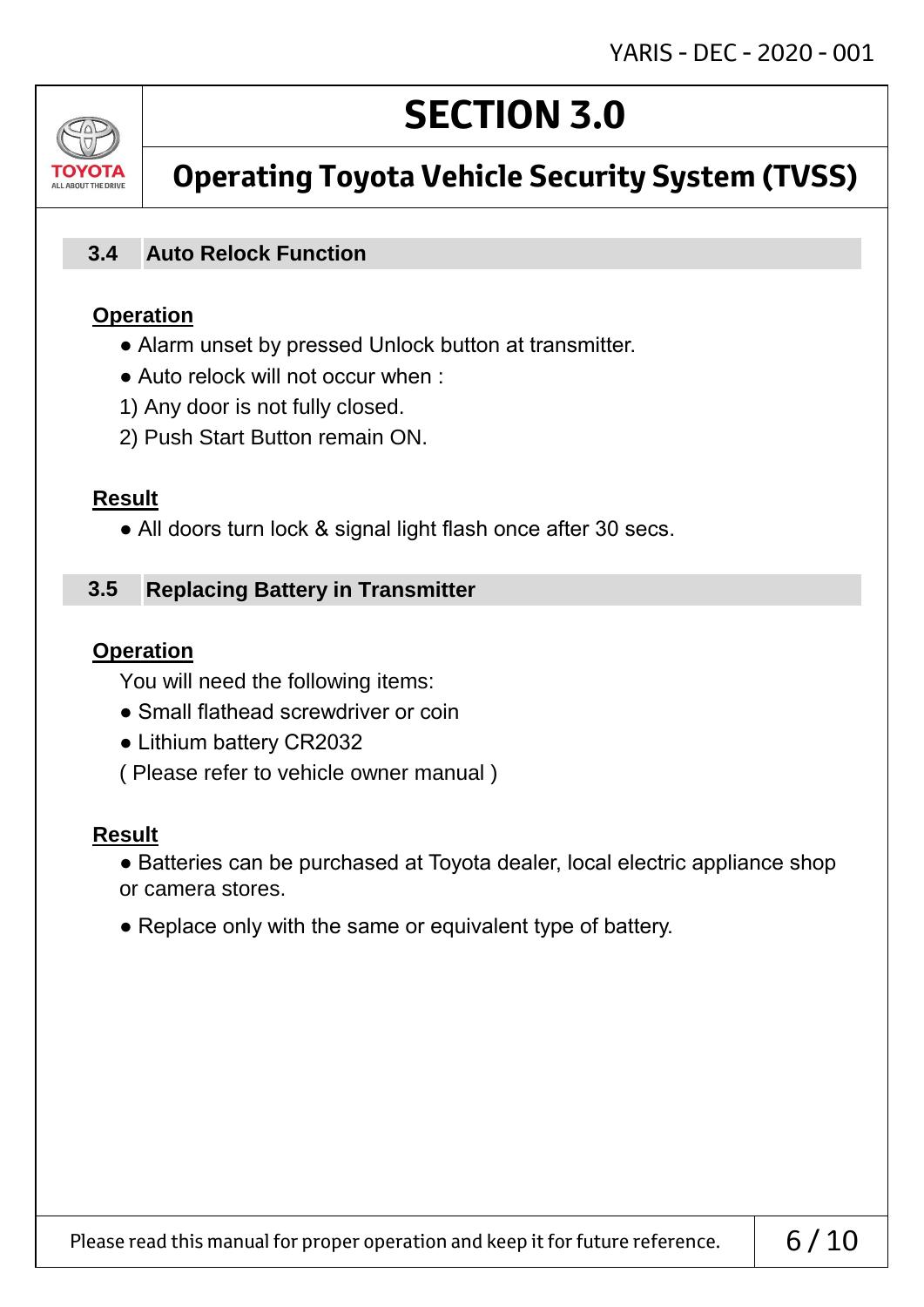# ALL AROUT THE DRIV

# **SECTION 3.0**

## **Operating Toyota Vehicle Security System (TVSS)**

#### **Activate Alarm System 3.6**

## **Operation**

- Push Start Button OFF.
- Close all doors, bonnet & trunk.
- Press unlock button at Transmitter or Switch at door handle.

## **Alarm Operating Condition**

• The alarm will operate under the following conditions:

1) When someone forcibly attempts to open a door or bonnet or trunk without using the remote control.

- 2) When the bonnet release lever is operated.
- 3) When the trunk release lever is operated.
- 4) When intrusion into vehicle is detected.
- 5) When tilting or jacking of vehicle.
- 6) When someone cut or remove the power line.

## **Result**

- All door turn lock & signal light flash once
- After 30 secs. LED indicator will flash & alarm is set.



*Figure 3.6*

• Hazard light will flash ON and OFF & Siren will sound intermittently. Alarm will continue for 10 cycles (30sec/cycle).

## **Note**

● To stop alarm, press Unlock Button at the Transmitter.

Please read this manual for proper operation and keep it for future reference.  $\vert$  7/10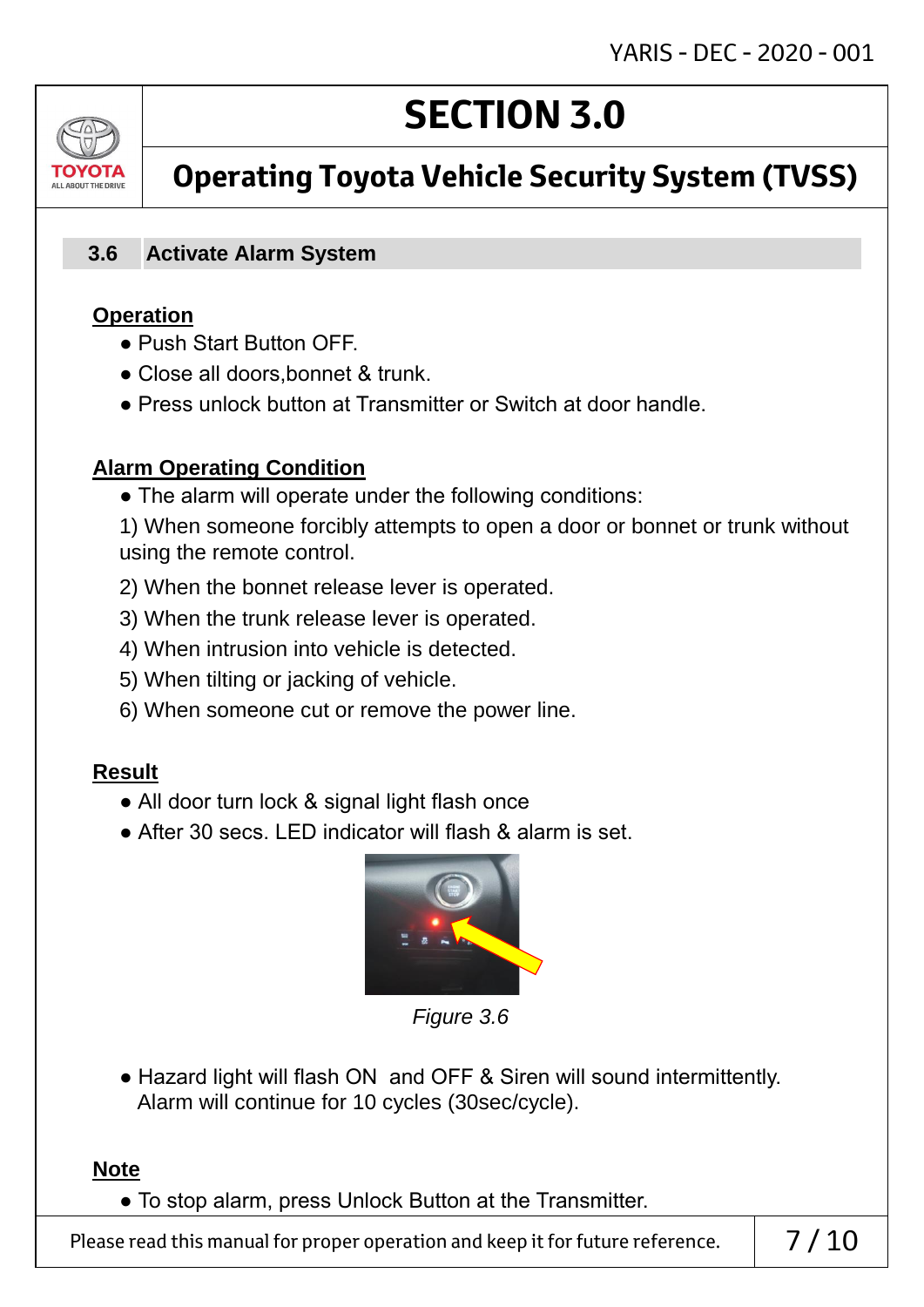

## **Operating Toyota Vehicle Security System (TVSS)**

#### **Deactivate Alarm System 3.7**

#### **Operation**

- The alarm will deactivate under following condition :
- 1) Unlock driver's door with transmitter.
- 2) Engine start.

#### **Result**

• All doors turn unlock & signal light flash twice.

#### **Note**

• If open using key, alarm will trigger. To OFF the alarm, insert key and start engine.

#### **Invalidity of Invasion and Tilt Sensor 3.8**

#### **Operation**

- To disable the tilt & intrusion sensor must follow this condition:
- 1) Push Start Button OFF.
- 2) Door open.
- 3) Do lock & unlock operation 3 times at master switch.
- 4) Press Lock Button at Transmitter or Switch at Door Handle.
- The tilt sensor & intrusion activate under following the following conditions:
- 1) If you do not lock in keyless 5 minutes .
- 2) Push Start Button ON.
- 3) If you have unlocked using transmitter.

#### **Result**

• All doors are lock & signal light flash once

#### **Note**

● Interior protection and tilt protection is temporarily excluded

Please read this manual for proper operation and keep it for future reference.  $\begin{array}{c} \mid \\ \mid \quad \frac{8}{10} \end{array}$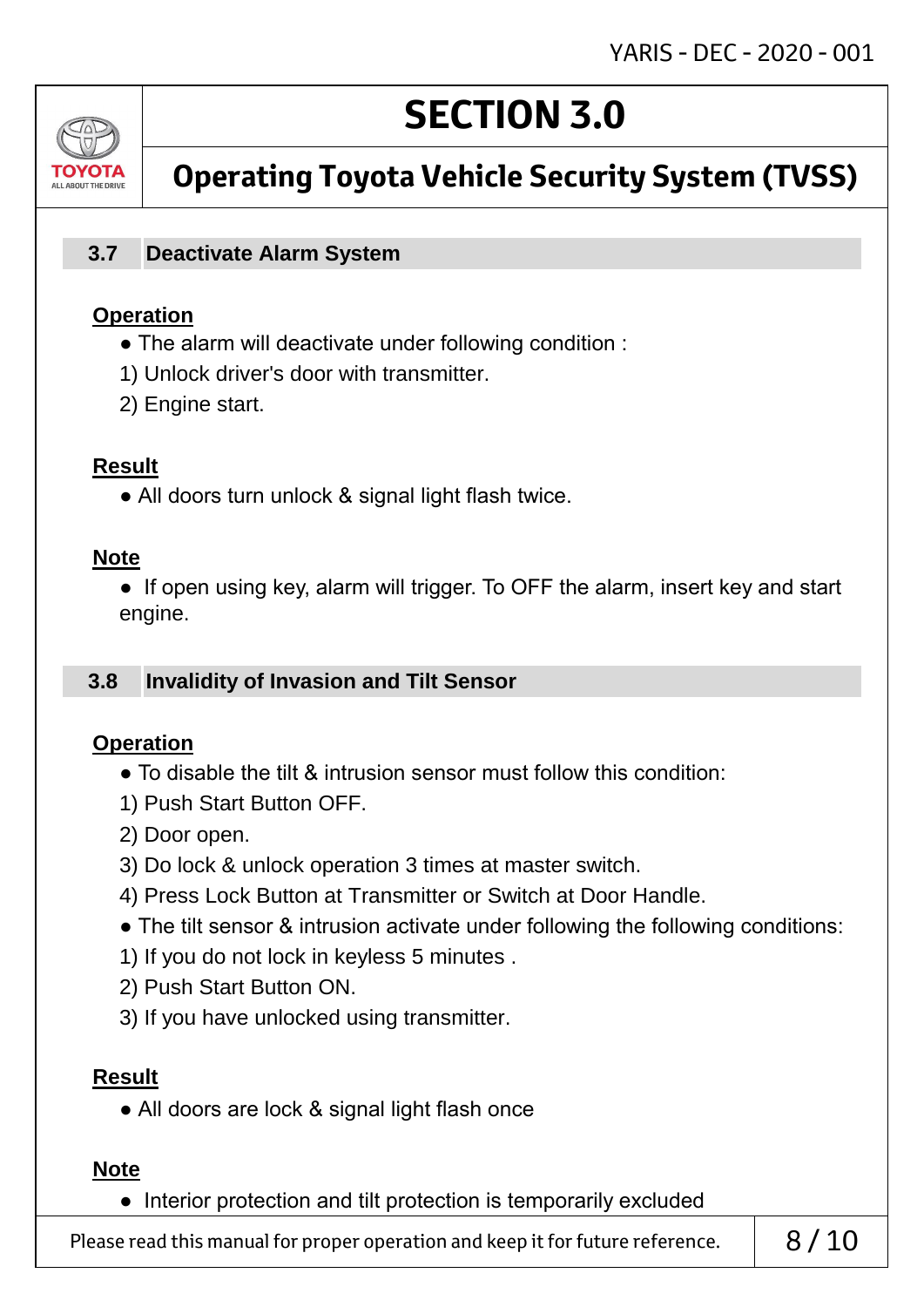

# **Operating Toyota Vehicle Security System (TVSS)**

#### **History Record 3.9**

## **Operation**

• To view the history records ::

 Turn IG ON at starter switch,the indicator light will flashing indicate the number of times the alarm occurs only (up to 16).

## **Result**

Indicator light will be flashing.



*Figure 3.9*